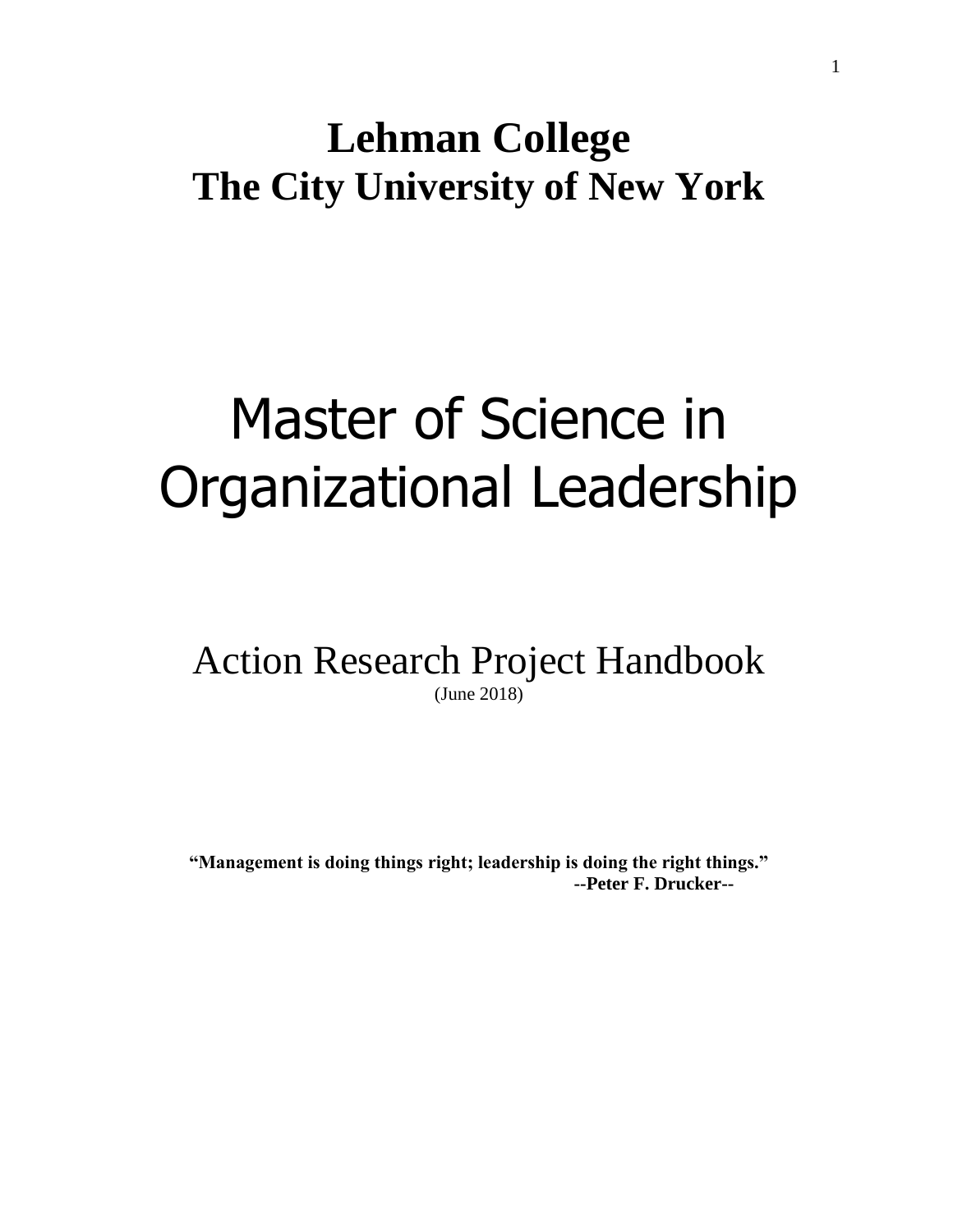### Table of Contents

| Overview of Lehman College's Master of Science in Organizational Leadership Program |  |
|-------------------------------------------------------------------------------------|--|
| Lehman Urban Transformative Education (LUTE) Conceptual Framework 3                 |  |
|                                                                                     |  |
|                                                                                     |  |
|                                                                                     |  |
|                                                                                     |  |
|                                                                                     |  |
|                                                                                     |  |
|                                                                                     |  |
|                                                                                     |  |
|                                                                                     |  |
|                                                                                     |  |
|                                                                                     |  |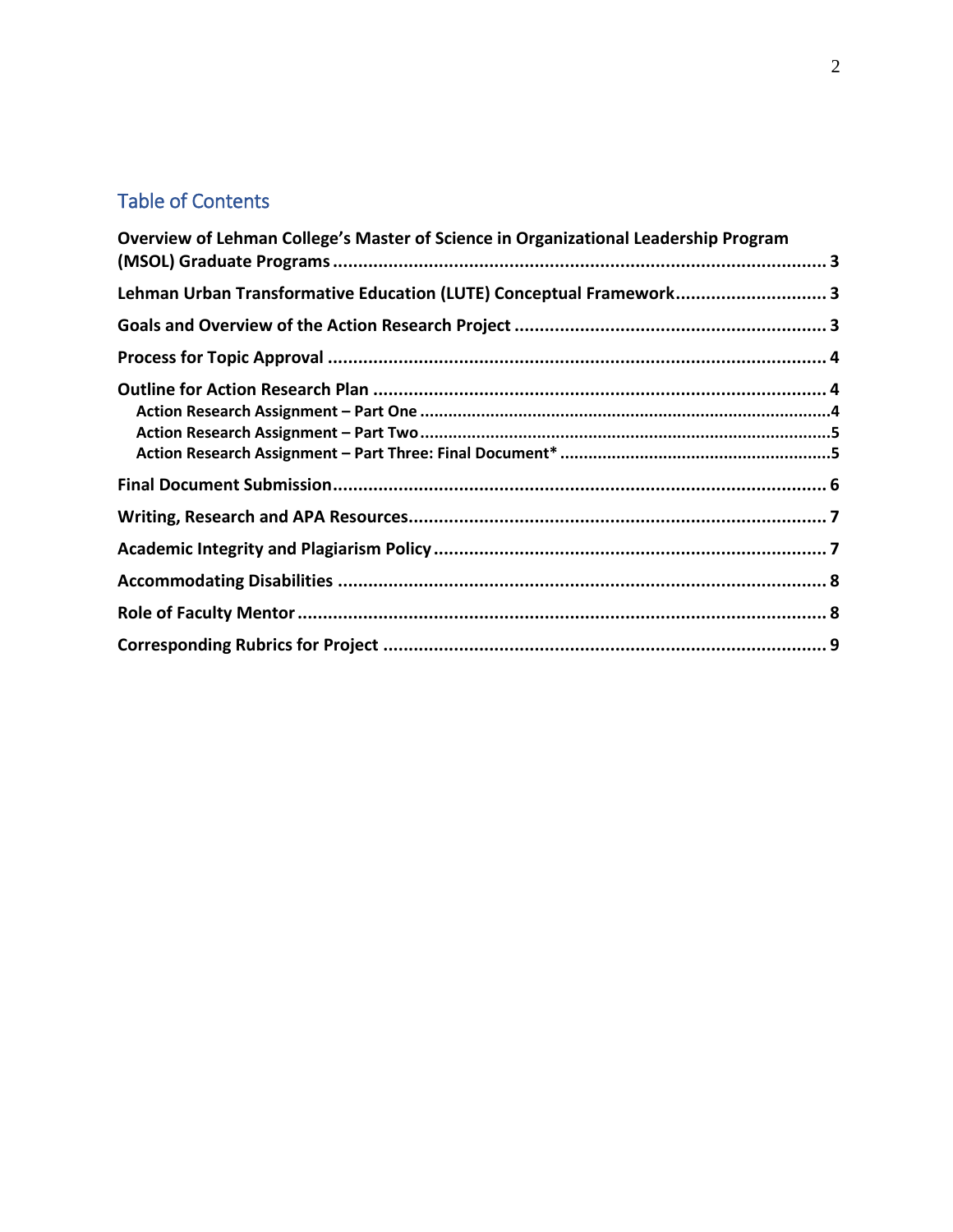#### <span id="page-2-0"></span>**Overview of Lehman College's Master of Science in Organizational Leadership Program (MSOL) Graduate Programs**

The 30-credit MSOL Program prepares candidates to assume leadership positions within a variety of fields, such as higher education, not-for-profit, community-based agencies, corporate, healthcare and government, and is not focused on Pre-K-12 leadership.

The MSOL is interdisciplinary in design and draws content from a variety of fields to help candidates navigate the universal leadership challenges that often plague organizations. Unlike a traditional master of business administration, which often prepares candidates to manage existing organizational structures and processes, Lehman's MSOL program will help individuals gain the necessary tools to grow an organization, break through existing leadership barriers and effect change – at all types of organizations.

The courses emphasize self assessment and reflection, critical thinking, decision making and problem solving, with extensive field-based experiences as a central component. The MSOL program provides knowledge of leadership roles and emphasizes interpersonal skills in order to accomplish its purpose of developing leaders capable of developing and sustaining successful, thriving organizations. This program offers practical tools to students, which immediately can be applicable in their respective places of work, and cultivates graduates who are knowledgeable and flexible to embrace a variety of leadership roles, communicate effectively, motivate staff, align individuals in cooperative efforts to meet organizational goals and lead across the ever-evolving diversity landscape of the 21<sup>st</sup> century. The MSOL Program is based, in part, on the School of Education's Lehman Urban Transformative Education conceptual framework, whose mission is to facilitate the development of competent, caring and qualified leaders.

#### <span id="page-2-1"></span>**Lehman Urban Transformative Education (LUTE) Conceptual Framework**

The LUTE represents the School of Education's vision for educators and leaders who are or will be responsible for stimulating and supporting the development of knowledge, skills, practices, and dispositions that enrich individuals and, in turn, communities where they live and work. Our vision is rooted in and extends from the missions of both The City University of New York and Lehman College. We seek to facilitate individuals' access to postsecondary education and occupational opportunities. We also seek to increase personal and social competencies for every PreK-18 student. In all of our work, we strive to close achievement, opportunity, and attainment gaps. The LUTE focuses on four themes: 1) Empower Our Community of Educators and Learners; 2) Educate and Advocate for Social Action and Equity; 3) Realize Potential; and 4) Affirm Our Diverse Ethnic and Cultural Contexts. The entire LUTE conceptual framework is available at<http://www.lehman.cuny.edu/academics/education/introduction.php>

#### **Goals and Overview of the Action Research Project**

<span id="page-2-2"></span>The MSOL action research project will demonstrate a comprehensive assessment of students' achievement by providing the challenge of applying much of the knowledge, skills and dispositions acquired throughout their coursework to developing a solution to an actual problem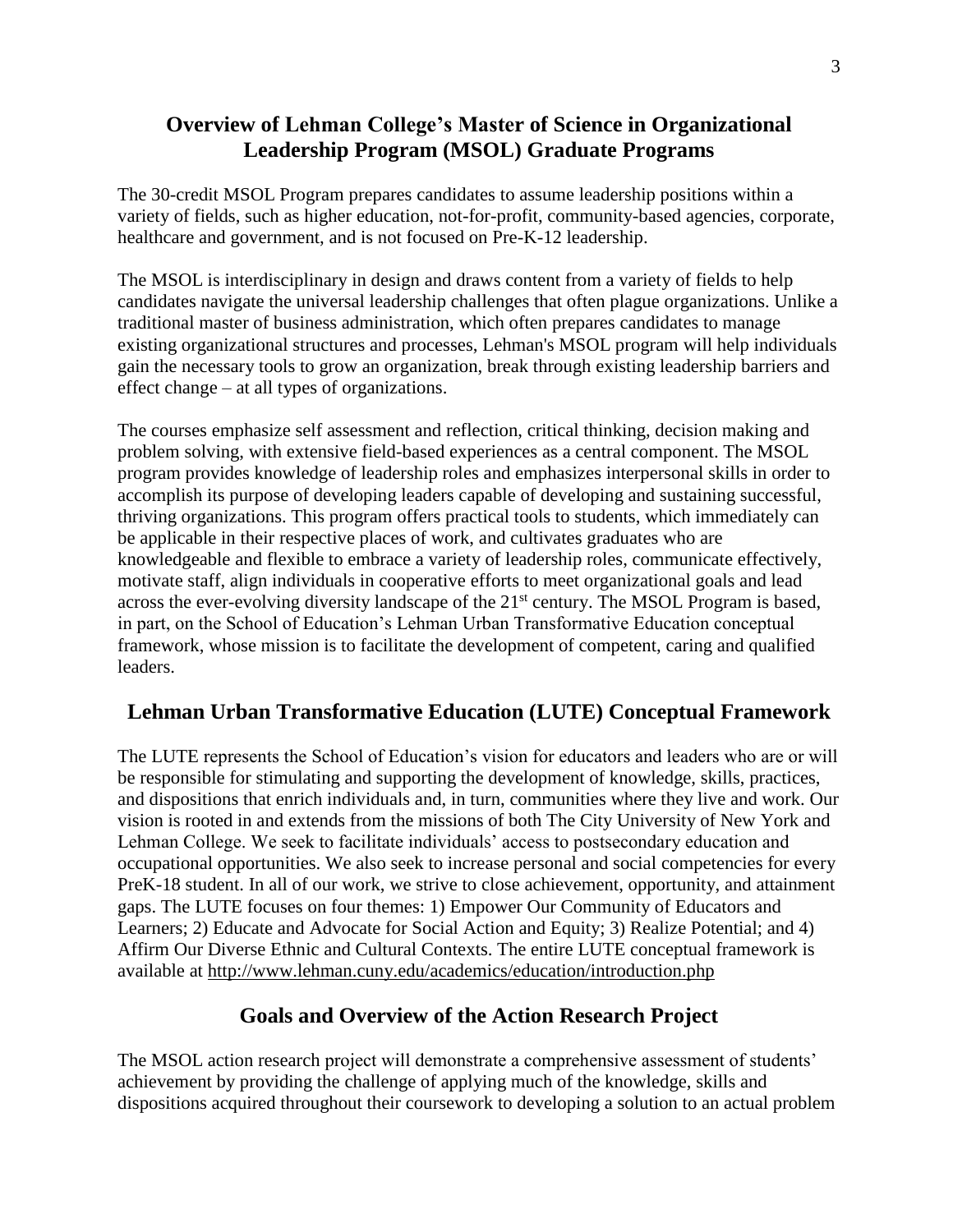in their organization. Students will be supported through this process, from the first semester they enroll throughout the final semester, through both group seminars and individual conferences. Students will work with a Faculty Mentor to choose an appropriate problem to research and propose a solution, based on their authentic work setting.

The first goal of the Action Research Project is designed to immerse candidates in "real-life" leadership experiences that afford students the opportunity to apply theory and knowledge from courses taken in the program. This project is intended to blend practical experience with classroom knowledge and theory. The second goal of the Action Research Project is to provide a service to the organizations where our students are employed by having students research existing problems and propose feasible and practical solutions. The final goal of the Action Research project is to assess the MSOL student's ability and skills to perform effectively the responsibilities associated with organizational leadership and help identify and strengthen areas where the student still needs development.

#### **Process for Topic Approval**

<span id="page-3-0"></span>Over the course of the first semester, students will be refining their selection of a topic for continued focus, with the support of their Faculty Mentor. Prior to proceeding with the Action Research Plan, the student must meet with the Faculty Mentor, in person or via web-conference, to discuss revisions, if necessary, and to be given final approval. The student must submit a onepage written proposal via email or in person (at the Faculty Mentor's discretion).

The one-page proposal should provide an overview of the proposed area of focus for their Action Research Plan, and should include:

- a description of the problem/issue being addressed in the project
- a general context for where the problem exists
- the impact the problem/issue has on the organization, supported by evidence
- a justification of why this is an important focus for the project

#### **Outline for Action Research Plan**

<span id="page-3-1"></span>There are three parts of the Action Research Assignment, which will be completed over the course of three semesters in the Leadership Seminars (EDL 808, 809, 810). Each part of the project will have specific *Areas of Focus*, which will build towards the final, completed Action Research Plan. In addition to reviewing the guidelines for the project, students should also **review the rubrics for each part of the assignment.**

#### *Action Research Assignment – Part One*

#### <span id="page-3-2"></span>*Areas of Focus:*

#### **Overview & History of the Organization**

This section should provide an overview (in your own words) of the role and function of your organization. You should also provide a general overview of the history of the organization to provide context for this project.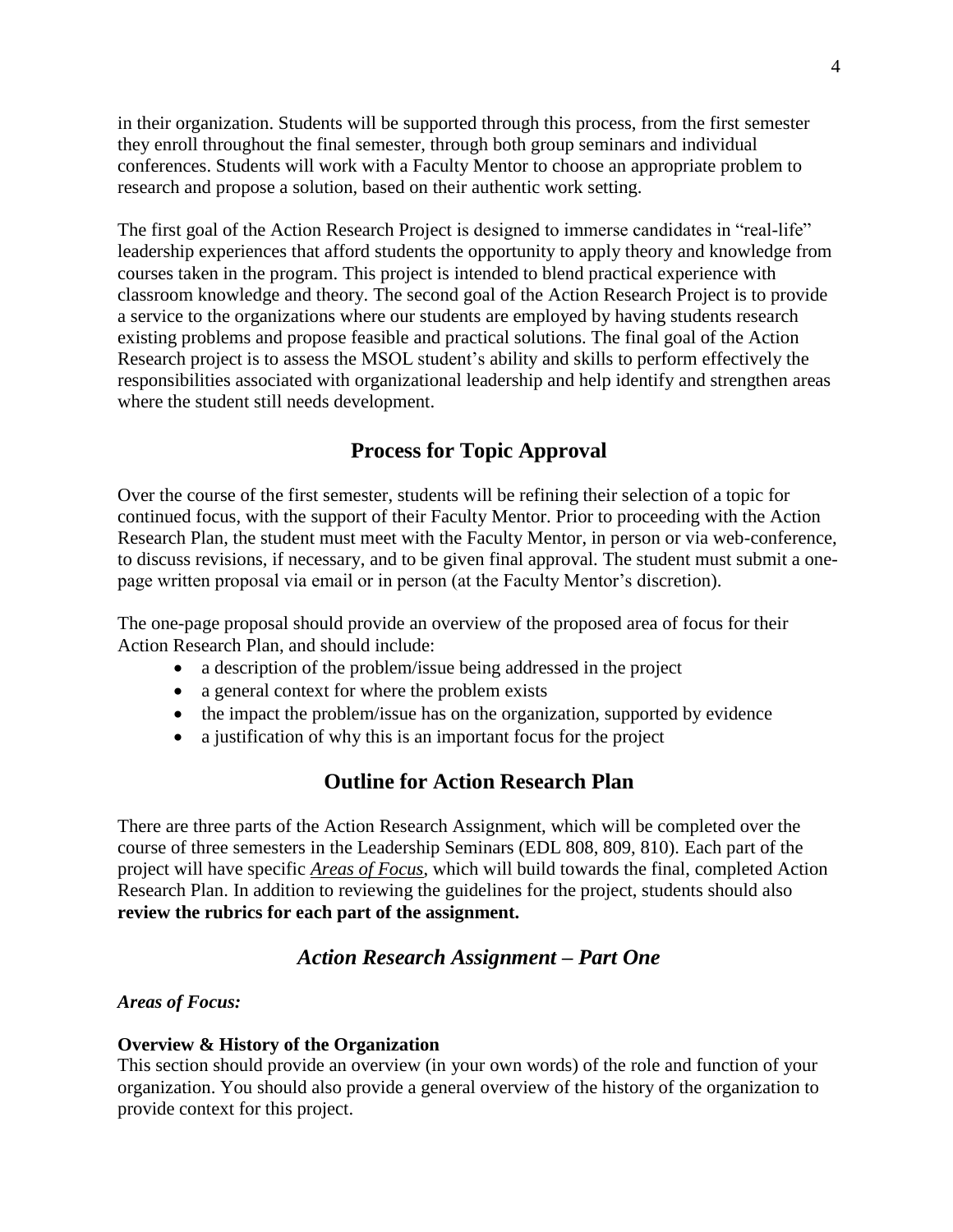#### **Organizational Chart**

Create an organizational chart of your organization that identifies the central individuals and/or groups who are relevant to your study.

#### **Problem/Issue Identification**

Describe the problem/issue that your organization is facing in detail. You must provide evidence that this problem does exist and that it should be further studied. Collaborate with others to gather and analyze data from multiple sources (e.g. loss of revenue, employee turnover rates, customer service surveys, etc.) in order to justify your focus on this issue.

#### *Action Research Assignment – Part Two*

#### <span id="page-4-0"></span>*Areas of Focus:*

#### **Potential Causes of Problem/Issue**

Examine the possible causes of the problem/issue. Remember, often there are multiple causes. For example, individuals, procedures, attitudes, and resources can all contribute to problems. (These are some causes and are not meant to be an all-inclusive list.) How does theory inform your understanding and interpretation of the causes of the problem/issue?

#### **Major Barriers to Change**

Discuss major barriers preventing this organization is facing that can hinder change or improvement. Identify strategies for removing these barriers. How can you overcome the "history" of the organization and past politics? How does organizational theory and research inform your understanding of the barriers to change?

#### **Proposed solution**

Describe the proposed solution to the issue/problem you have identified. Discuss how your proposed solution address causes of the problem, as well as major barriers to change. How is your proposal supported by organizational theory and research?

#### **Reference List**

<span id="page-4-1"></span>This section should be written using APA format (the most recent version) and should include all sources (theory, research articles, organizational data, etc.) of information that you cited in Parts One and Two of your project.

#### *Action Research Assignment – Part Three: Prior & Final Sections*

*Note: When submitting Part Three of the Action Research Project, you must submit all prior parts (from EDL 808 and EDL 809) along with these final sections. Final submission guidelines are described in the next section.*

#### *Areas of Focus:*

#### **Action Steps and Timeline (table with bulleted notes)**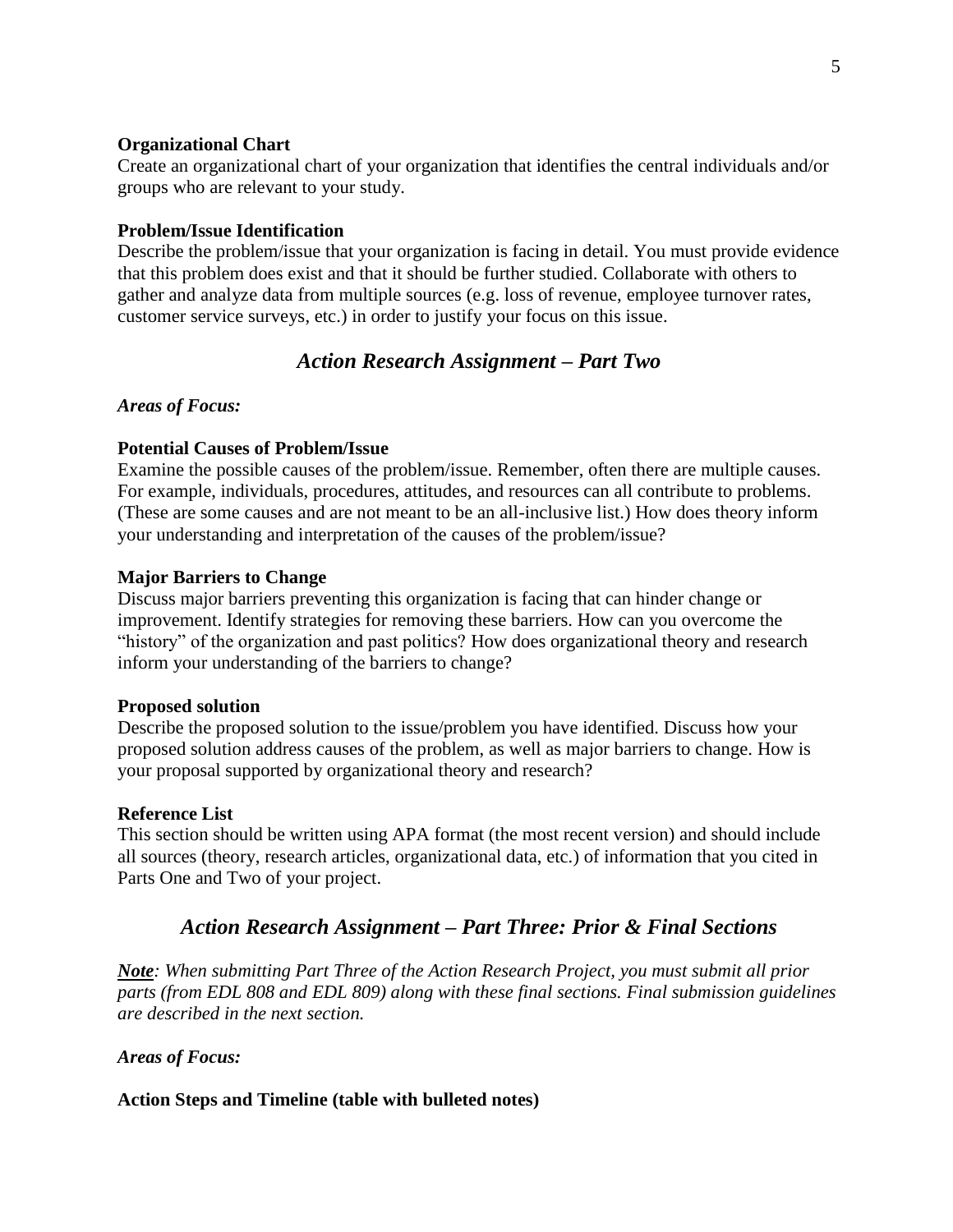Develop a specific action plan and timeline for implementing your proposed solution. Consider the following questions: What steps must you take? How long will it realistically take from concept to actual implementation? How will you promote collaborative decision making during this process? How will you involve all organizational stakeholders? How will you lead this change fairly and ethically? How will you monitor and assess your plan to ensure course correction as needed?

#### **Budget (table with bulleted notes)**

How will you fund your proposed solution/plan? Create a budget that shows your projected expenses to implement this plan, as well as sources of funding for the necessary expenses.

#### **Reflection**

Reflect on lessons learned during your action research project. What insights have you gained about your organization? About the change process? What are your thoughts about its feasibility and its potential to be implemented by your organization? What are the strengths of your plan? What are the areas that still need to be thought out more clearly or effectively? Lastly, reflect on your process of developing this plan and the activities/tasks you had to complete to develop this plan.

#### **Reference List (final)**

This section should be written using APA format (the most recent version) and should include all sources (theory, research articles, organizational data, etc.) of information that you cited throughout all parts of your action research project in previous seminars

#### **Final Document Submission**

<span id="page-5-0"></span>The final Action Research Project must be submitted to the *Leadership Seminar* Faculty Mentor by early/mid-June. (Please confirm the exact submission date with your Faculty Mentor.) As noted above, the two prior parts must be combined with Part Three, and the full project should reflect revisions made based on mentor feedback. The entire document (approximately 15-20 pages, but you should discuss specific length issues with your Faculty Mentor) should be stapled or bound in some way (or, if submitted electronically, should be combined into one file). The final document should be organized according to the order in which the focus areas were assigned in each course and must include the following headings:

- **Overview & History of the Organization**
- **Organizational Chart**
- **Problem/Issue Identification**
- **Potential Causes of Problem/Issue**
- **Major Barriers to Change**
- **Proposed solution**
- **Action Steps & Timeline** (table with bulleted notes)
- **Budget** (table with bulleted notes)
- **Reflection**
- **Reference List** (should be a compilation of all of the references used in all three parts)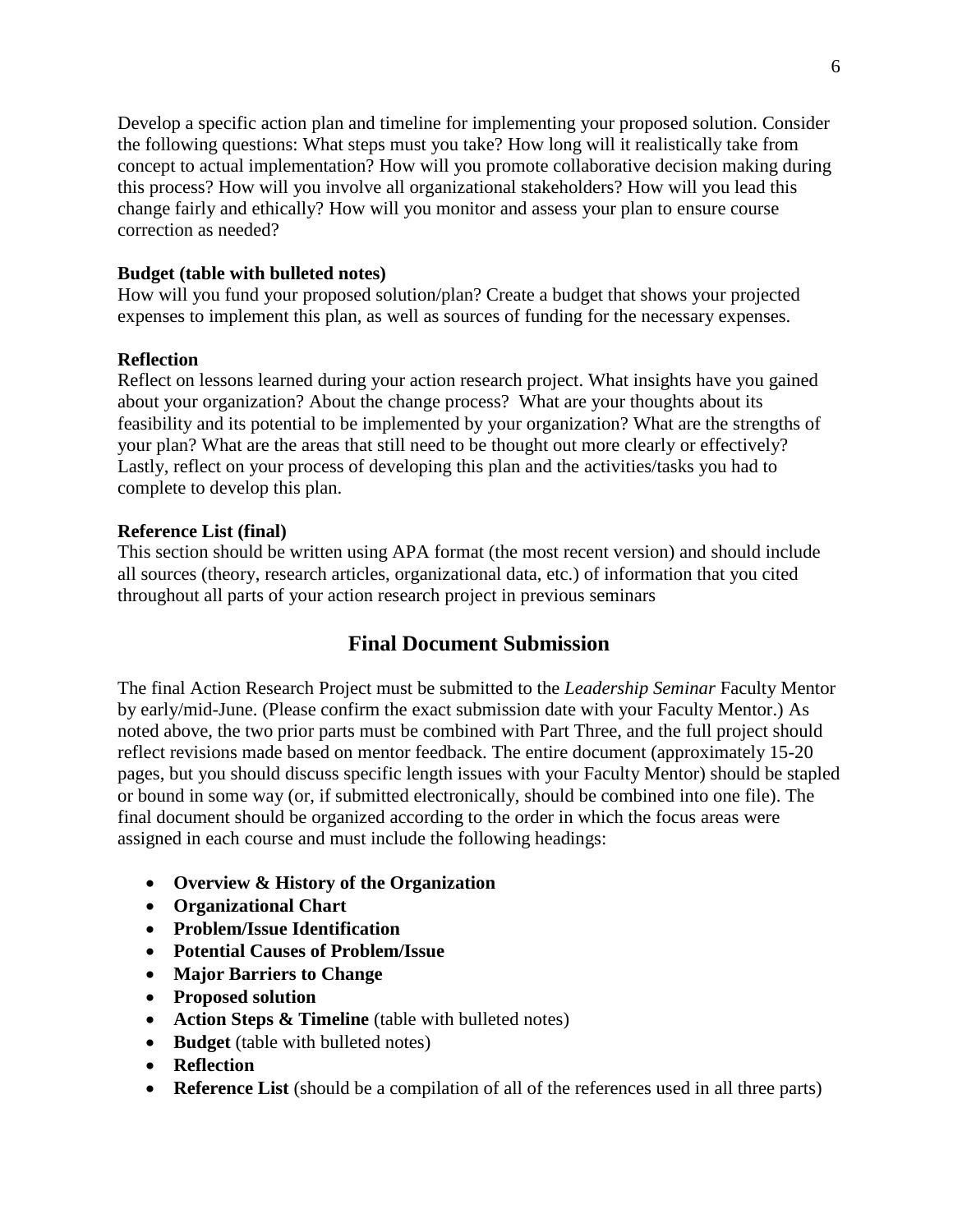#### **Writing, Research and APA Resources**

<span id="page-6-0"></span>This is a graduate-level program, and work should reflect advanced writing and research skills. Therefore, students are encouraged to take full advantage of the resources available at Lehman College. Below is a partial list of links and contact information for valuable resources.

#### **The Academic Center for Excellence (ACE) and the Science Learning Center (SLC):**

The Academic Center for Excellence (ACE) and the Science Learning Center (SLC) are two of the tutoring centers on campus. The ACE provides appointment based and drop-in tutoring in the humanities, social sciences, and writing, as well as general writing and academic skills workshops. The SLC provides drop-in tutoring for natural and computer science courses. To obtain more information about the ACE and the SLC, please visit their website at [http://www.lehman.edu/issp,](http://www.lehman.edu/issp) or please call the ACE at 718.960.8175 and the SLC at 718.960.7707.

#### **Research resources:**

The librarians at the Leonard Leif Library have expertise in a variety of fields. There are a number of valuable tools and resources available in Research Guides that are organized by topic. Browse the guides here:<http://libguides.lehman.edu/>

Below is a sampling of journals may be useful in your research:

*Journal of Research and Organizational Studies Journal of Leadership Studies Journal of Higher Education Management Journal of Higher Education Policy and Management Journal for Nonprofit Management Nonprofit Management and Leadership Journal of Public and Nonprofit Affairs International Journal of Business Management and Leadership Harvard Business Review*

#### **APA Citation and Reference Resources:**

<span id="page-6-1"></span><http://libguides.lehman.edu/c.php?g=331465&p=2230722>

#### **Academic Integrity and Plagiarism Policy**

Academic Dishonesty, which includes plagiarism, is prohibited in The City University of New York and is punishable by penalties, including failing grades, suspension, and expulsion, as provided herein. A full statement and information may be found on the Lehman College website: http://lehman.smartcatalogiq.com/en/2015-2017/Graduate-Bulletin/Appendix/Boardof-Trustees-Rules-and-Regulations-on-Campus-Conduct/CUNY-Policy-on-Academic-Integrity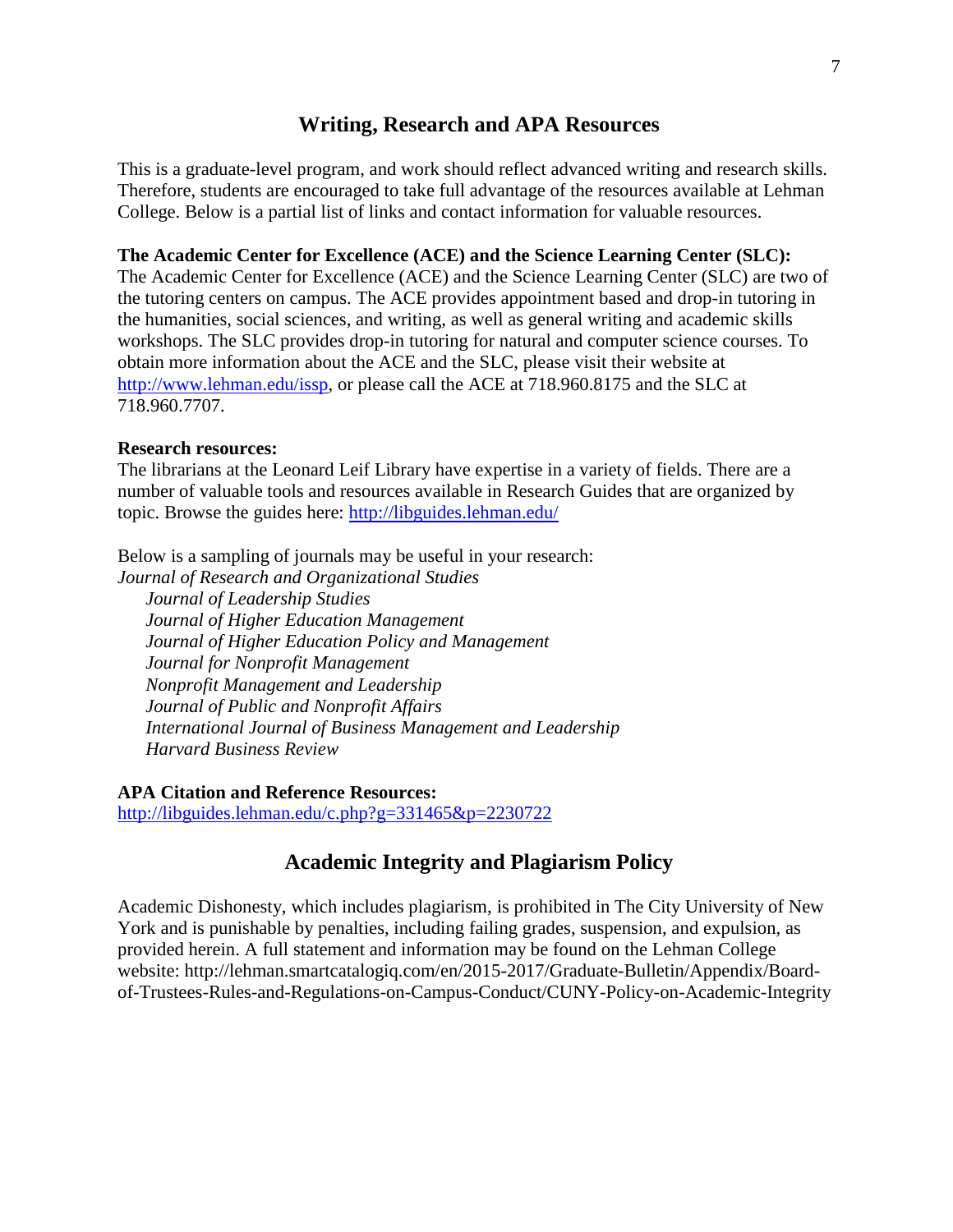#### **Accommodating Disabilities**

<span id="page-7-0"></span>Lehman College is committed to providing access to all programs and curricula to all students. Students with disabilities who may need classroom accommodations are encouraged to register with the Office of Student Disability Services. For more information, please contact the Office of Student Disability Services, Shuster Hall, Room 238, phone number, 718.960.8441.

#### **Role of Faculty Mentor**

<span id="page-7-1"></span>The role of the Faculty Mentor in Lehman College's Master of Science in Organizational Leadership (MSOL) Program transcends the traditional responsibilities of supporting, guiding and instructing students in the development of their Action Research Projects. Faculty Mentors also will help facilitate the student's leadership development, which may include professional and/or educational counseling.

This expanded role derives from the following unique characteristics of Lehman's MSOL Program:

- Cutting-edge leadership concepts and skills stimulate students to question their career paths, their personal/professional goals and their educational needs.
- Tools for self-assessment provoke students to reevaluate their current organizational roles and engage in a process of redefining their values, their effectiveness and their work.
- The cohort model of the MSOL provides students with the opportunity for personal and professional transformation.

At the end of each *Leadership Seminar*, students are required to submit a section of their Action Research Project.

- To ensure consistency and stability for our students, Faculty Mentors are expected to work with students throughout the entire three semester-sequence of the Action Research Project.
- Faculty Mentors are responsible for supporting students through each stage of their Action Research Project.
- Faculty Mentors will review and edit the required sections and return the sections to the students with feedback and direction for continuous development.
- Faculty Mentors will submit grades for each Action Research Project section at the end of each *Leadership Seminar*.
- Faculty Mentors, at the end of the final *Leadership Seminar (EDL 810*), will review and submit a grade for the completed Action Research Project, taking into consideration the attention students gave to suggested revisions throughout the research process, as well.
- Faculty Mentors are expected to fulfill the contact requirements for a one-credit course each semester (fall, spring, summer). Contact can include, but is not limited to, whole group workshops/sessions; individual meetings; online meetings; tutorial sessions; etc.
- Faculty Mentors will keep in close contact with the MSOL coordinator for support, if needed.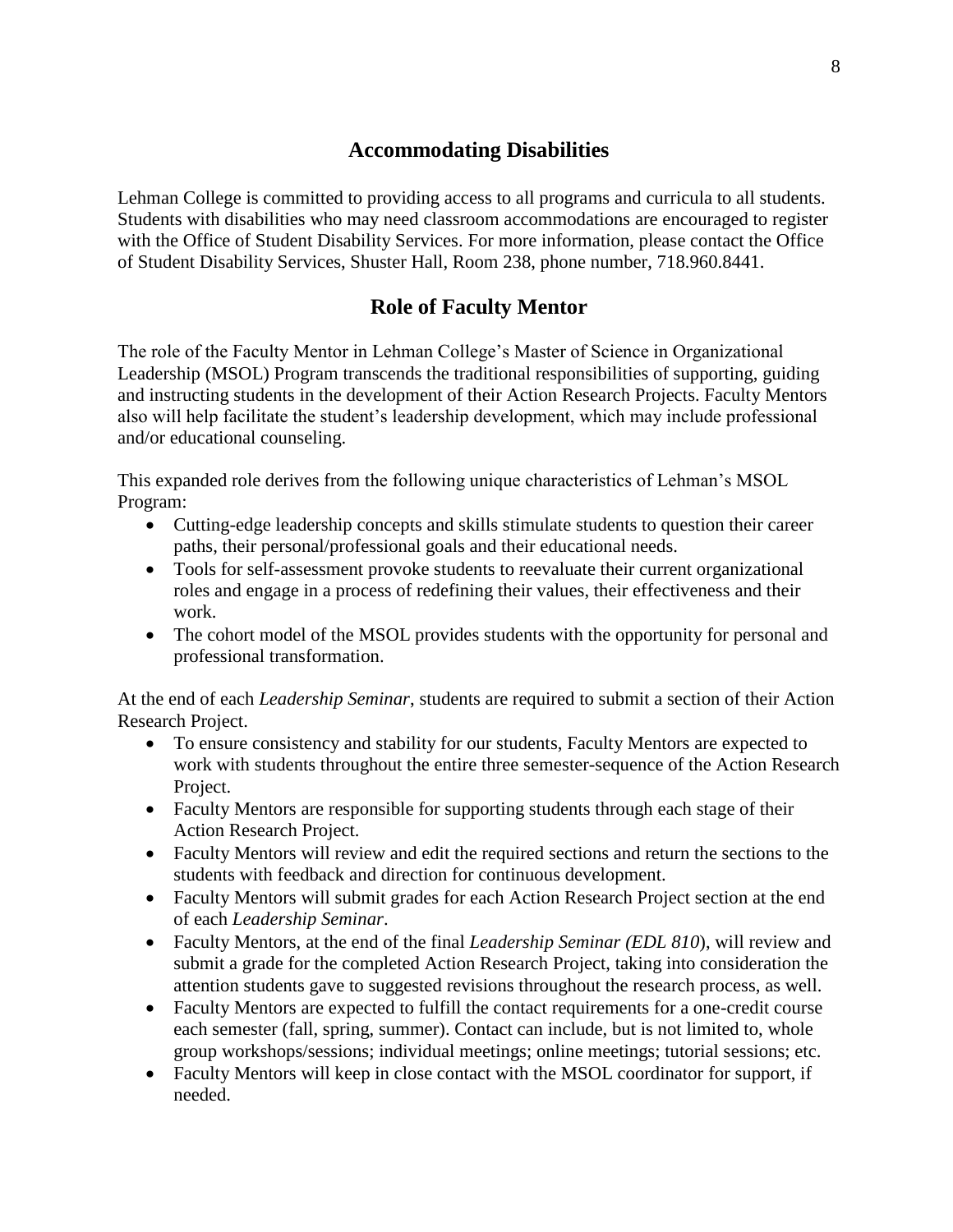## **Corresponding Rubrics for Project**

<span id="page-8-0"></span>

|                                                     | <b>Exemplary</b>                                                                                                                          | <b>Proficient</b>                                                                                                                         | Poor                                                                                                                                     | Unacceptable                                                                                                                            |
|-----------------------------------------------------|-------------------------------------------------------------------------------------------------------------------------------------------|-------------------------------------------------------------------------------------------------------------------------------------------|------------------------------------------------------------------------------------------------------------------------------------------|-----------------------------------------------------------------------------------------------------------------------------------------|
| <b>Description of</b><br>organization               | <b>Highly</b> detailed<br>and<br>comprehensive<br>description of the<br>organization's role<br>and history                                | Mostly detailed<br>description of the<br>organization's role<br>and history                                                               | Limited<br>description of the<br>organization's role<br>and history;<br>unclear                                                          | Inadequate or<br>missing<br>description of the<br>organization's role<br>and history                                                    |
| Organizational<br><b>Chart</b>                      | Highly detailed<br>and<br>comprehensive<br>organizational<br>chart of necessary<br>and significant<br>individuals                         | Mostly detailed<br>organizational<br>chart of necessary<br>and significant<br>individuals                                                 | Limited<br>organizational<br>chart of necessary<br>individuals;<br>unclear and<br>narrow in scope                                        | Inadequate or<br>missing<br>organizational<br>chart of necessary<br>individuals                                                         |
| Comprehensive<br>Problem<br><b>Statement</b>        | Highly detailed<br>and<br>comprehensive<br>statement of<br>problem/issue<br>based on existing<br>and relevant<br>organizational data      | Mostly detailed<br>statement of<br>problem/issue<br>based on existing<br>and relevant<br>organizational data                              | Statement of<br>problem/issue is<br>limited and<br>inadequately based<br>on relevant<br>organizational data                              | Statement of<br>problem/issue is<br>not clear and not<br>based on relevant<br>organizational data                                       |
| <b>Needs</b><br><b>Assessment</b>                   | Demonstrates<br>superior ability to<br>collect and<br>evaluate data to<br>identify goals and<br>assess<br>organizational<br>effectiveness | Demonstrates<br>adequate ability to<br>collect and<br>evaluate data to<br>identify goals and<br>assess<br>organizational<br>effectiveness | Demonstrates<br>limited ability to<br>collect and<br>evaluate data to<br>identify goals and<br>assess<br>organizational<br>effectiveness | Fails to collect and<br>evaluate data to<br>identify goals and<br>assess<br>organizational<br>effectiveness                             |
| Collaborate<br>with Relevant<br><b>Stakeholders</b> | Demonstrates<br>superior ability to<br>collect and analyze<br>pertinent data in<br>collaboration with<br>relevant<br>stakeholders.        | Demonstrates<br>adequate ability to<br>collect and analyze<br>pertinent data in<br>collaboration with<br>relevant<br>stakeholders.        | Demonstrates<br>limited ability to<br>collect and analyze<br>pertinent data in<br>collaboration with<br>relevant<br>stakeholders.        | Demonstrates<br>inadequate ability<br>to collect and<br>analyze pertinent<br>data in<br>collaboration with<br>relevant<br>stakeholders. |
| <b>Application of</b><br><b>Readings</b>            | Comprehensive<br>application and<br>incorporation of<br>seminar readings<br>in action research                                            | Adequate<br>application and<br>incorporation of<br>seminar readings<br>in action research                                                 | Surface<br>application and<br>incorporation of<br>seminar readings<br>in action research                                                 | No application or<br>incorporation of<br>seminar readings<br>in action research<br>project                                              |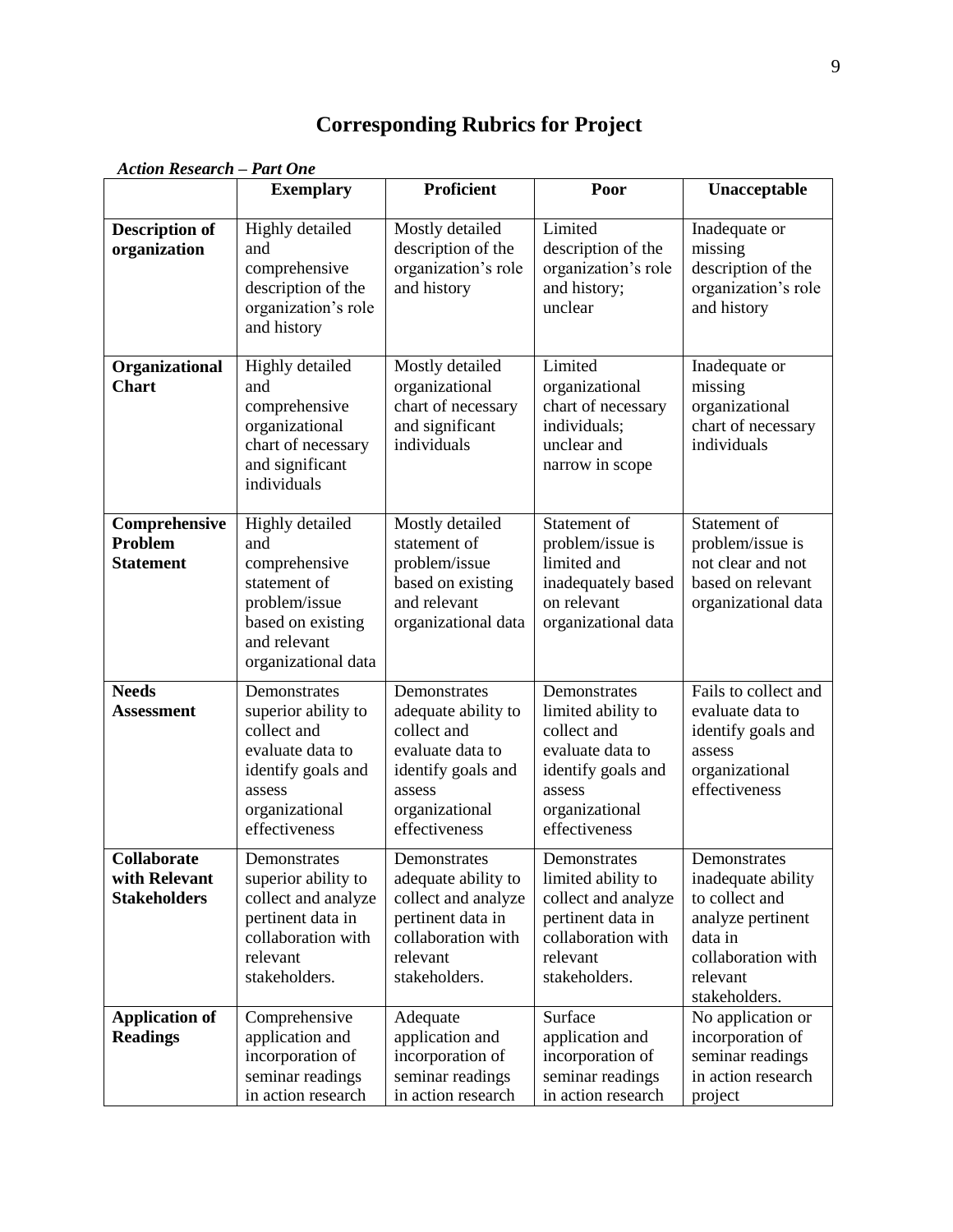|                                    | <b>Exemplary</b>                                                                                                                              | <b>Proficient</b>                                                                                                                                                              | Poor                                                                                                                                                                                     | Unacceptable                                                                                                                                                                                                                   |
|------------------------------------|-----------------------------------------------------------------------------------------------------------------------------------------------|--------------------------------------------------------------------------------------------------------------------------------------------------------------------------------|------------------------------------------------------------------------------------------------------------------------------------------------------------------------------------------|--------------------------------------------------------------------------------------------------------------------------------------------------------------------------------------------------------------------------------|
|                                    | project                                                                                                                                       | project                                                                                                                                                                        | project                                                                                                                                                                                  |                                                                                                                                                                                                                                |
| <b>Technical</b><br><b>Aspects</b> | Grammatically and<br>stylistically<br>superior;<br>sentences/<br>paragraphs are<br>well developed no<br>spelling and/or<br>grammatical errors | Grammatically and<br>stylistically sound;<br>sentence/paragrap<br>h development is<br>present but not<br>perfected; no more<br>than 5 spelling<br>and/or<br>grammatical errors | Grammatically and<br>stylistically poor;<br>information is<br>understandable,<br>but ideas are not<br>organized or<br>developed; more<br>than 5 spelling<br>and/or<br>grammatical errors | Grammatically and<br>stylistically<br>inadequate;<br>information is not<br>conveyed in a way<br>that can be<br>understood; ideas<br>are not organized<br>or developed;<br>more than 5<br>spelling and/or<br>grammatical errors |
| <b>APA Style</b>                   | Correct APA<br>citation and<br>reference format;<br>no errors                                                                                 | Minor errors in<br>APA citation and<br>reference format                                                                                                                        | Major and<br>multiple errors in<br>APA citation and<br>reference format                                                                                                                  | Major and<br>multiple errors in<br>APA citation and<br>reference format                                                                                                                                                        |

#### *Action Research – Part Two*

|                                             | <b>Exemplary</b>                                                                                                | <b>Proficient</b>                                                                                               | Poor                                                                                                          | Unacceptable                                                                                            |
|---------------------------------------------|-----------------------------------------------------------------------------------------------------------------|-----------------------------------------------------------------------------------------------------------------|---------------------------------------------------------------------------------------------------------------|---------------------------------------------------------------------------------------------------------|
| <b>Revisions to</b><br>Part 1 of<br>Project | Comprehensive<br>and thoughtful<br>revisions based on<br>prior feedback                                         | Mostly<br>comprehensive<br>revisions based on<br>prior feedback                                                 | Technical issues<br>are revised, but the<br>substance remains<br>largely unchanged                            | No evidence of<br>revision                                                                              |
| <b>Possible</b><br><b>Causes</b>            | Highly detailed and<br>comprehensive<br>examination of the<br>possible causes of<br>the problem/issue           | Mostly detailed<br>examination of the<br>possible causes of<br>the problem/issue                                | Limited<br>examination of the<br>possible causes of<br>the problem/issue;<br>unclear and narrow<br>in scope   | Inadequate or<br>missing<br>examination of the<br>possible causes of<br>the problem/issue               |
| <b>Identification</b><br>of Barriers        | Highly detailed and<br>comprehensive<br>examination of<br>major barriers<br>hindering<br>organization           | Mostly detailed<br>examination of<br>major barriers<br>hindering<br>organization                                | Surface<br>examination of<br>major barriers<br>hindering<br>organization                                      | Examination of<br>major barriers<br>hindering<br>organization is not<br>clear and<br>unsupported        |
| <b>Proposed</b><br><b>Solution</b>          | Highly detailed and<br>comprehensive<br>overview of the<br>proposed solution<br>to address the<br>causes of the | Mostly detailed<br>and comprehensive<br>overview of the<br>proposed solution<br>to address the<br>causes of the | Surface plan for the<br>proposed solution<br>to address the<br>causes of the<br>problem $&$<br>overcome major | No clear or<br>supported solution<br>to address the<br>causes of the<br>problem $&$<br>overcoming major |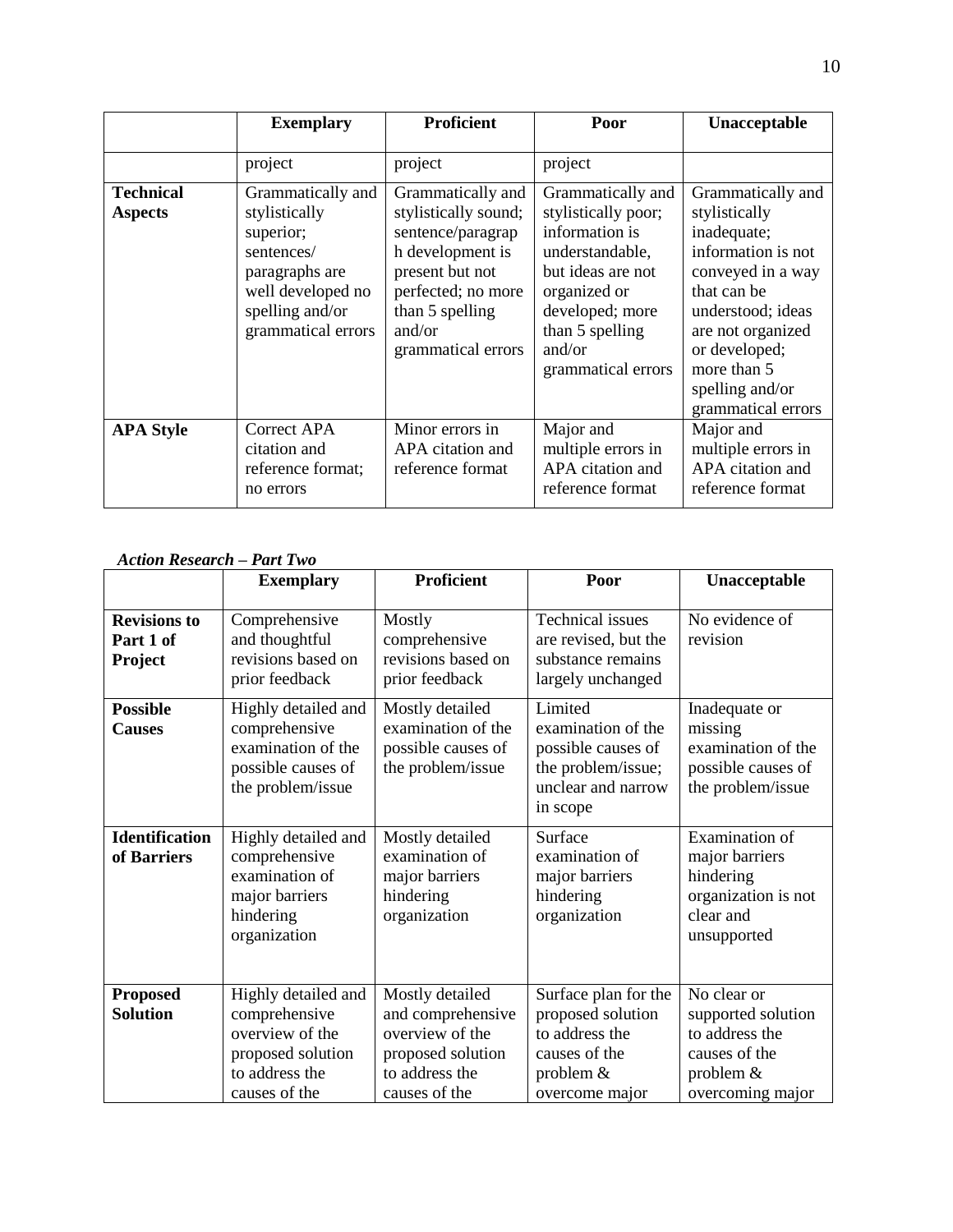|                                    | <b>Exemplary</b>                                                                                                                           | <b>Proficient</b>                                                                                                                                                             | Poor                                                                                                                                                                                     | Unacceptable                                                                                                                                                                                                                   |
|------------------------------------|--------------------------------------------------------------------------------------------------------------------------------------------|-------------------------------------------------------------------------------------------------------------------------------------------------------------------------------|------------------------------------------------------------------------------------------------------------------------------------------------------------------------------------------|--------------------------------------------------------------------------------------------------------------------------------------------------------------------------------------------------------------------------------|
|                                    | problem $&$<br>overcome major<br><b>barriers</b>                                                                                           | problem $&$<br>overcome major<br>harriers                                                                                                                                     | barriers                                                                                                                                                                                 | barriers                                                                                                                                                                                                                       |
| <b>Application</b><br>of Readings  | Comprehensive<br>application of<br>relevant theory in<br>all sections.                                                                     | Adequate<br>application of<br>relevant theory in<br>all sections.                                                                                                             | Surface application<br>of relevant theory<br>in all sections.                                                                                                                            | Inadequate or no<br>application of<br>relevant theory.                                                                                                                                                                         |
| <b>Technical</b><br><b>Aspects</b> | Grammatically and<br>stylistically<br>superior; sentences/<br>paragraphs are well<br>developed no<br>spelling and/or<br>grammatical errors | Grammatically and<br>stylistically sound;<br>sentence/paragraph<br>development is<br>present but not<br>perfected; no more<br>than 5 spelling<br>and/or grammatical<br>errors | Grammatically and<br>stylistically poor;<br>information is<br>understandable, but<br>ideas are not<br>organized or<br>developed; more<br>than 5 spelling<br>and/or grammatical<br>errors | Grammatically and<br>stylistically<br>inadequate;<br>information is not<br>conveyed in a way<br>that can be<br>understood; ideas<br>are not organized<br>or developed; more<br>than 5 spelling<br>and/or grammatical<br>errors |
| <b>APA Style</b>                   | <b>Correct APA</b><br>citation and<br>reference format;<br>no errors                                                                       | Minor errors in<br>APA citation and<br>reference format                                                                                                                       | Major and multiple<br>errors in APA<br>citation and<br>reference format                                                                                                                  | Major and multiple<br>errors in APA<br>citation and<br>reference format                                                                                                                                                        |

#### *Action Research – Part Three*

|                                                  | <b>Exemplary</b>                                                                                    | <b>Proficient</b>                                                                                      | Poor                                                                                          | Unacceptable                                                                         |
|--------------------------------------------------|-----------------------------------------------------------------------------------------------------|--------------------------------------------------------------------------------------------------------|-----------------------------------------------------------------------------------------------|--------------------------------------------------------------------------------------|
|                                                  |                                                                                                     |                                                                                                        |                                                                                               |                                                                                      |
| <b>Revisions to</b><br>Parts 1 and 2<br>of Paper | Comprehensive<br>and thoughtful<br>revisions based on<br>prior feedback                             | Mostly<br>comprehensive<br>revisions based on<br>prior feedback                                        | <b>Technical issues</b><br>are revised, but the<br>substance remains<br>largely unchanged     | No evidence of<br>revision                                                           |
| <b>Action Steps</b><br>& Timeline                | Action steps and<br>timeline are highly<br>detailed,<br>comprehensive,<br>and feasible              | Action steps and<br>timeline are<br>reasonably detailed,<br>comprehensive, and<br>feasible             | Action steps and<br>timeline are<br>somewhat detailed<br>and feasibility is<br>questionable   | Action steps and<br>timeline are vague<br>and are not feasible                       |
| <b>Budget</b>                                    | Highly detailed and<br>comprehensive<br>budget allocations in<br>alignment with<br>needs assessment | Generally detailed<br>and comprehensive<br>budget allocations in<br>alignment with needs<br>assessment | <b>Budget allocations</b><br>are somewhat<br>detailed and aligned<br>with needs<br>assessment | Inadequate resource<br>allocation and/or<br>lacks alignment with<br>needs assessment |
| <b>Reflection</b>                                | In-depth,<br>insightful and<br>outstanding                                                          | Moderately<br>reflective<br>commentary on the                                                          | Surface reflection<br>on the actual<br>improvement                                            | No reflection on the<br>actual improvement<br>process and                            |